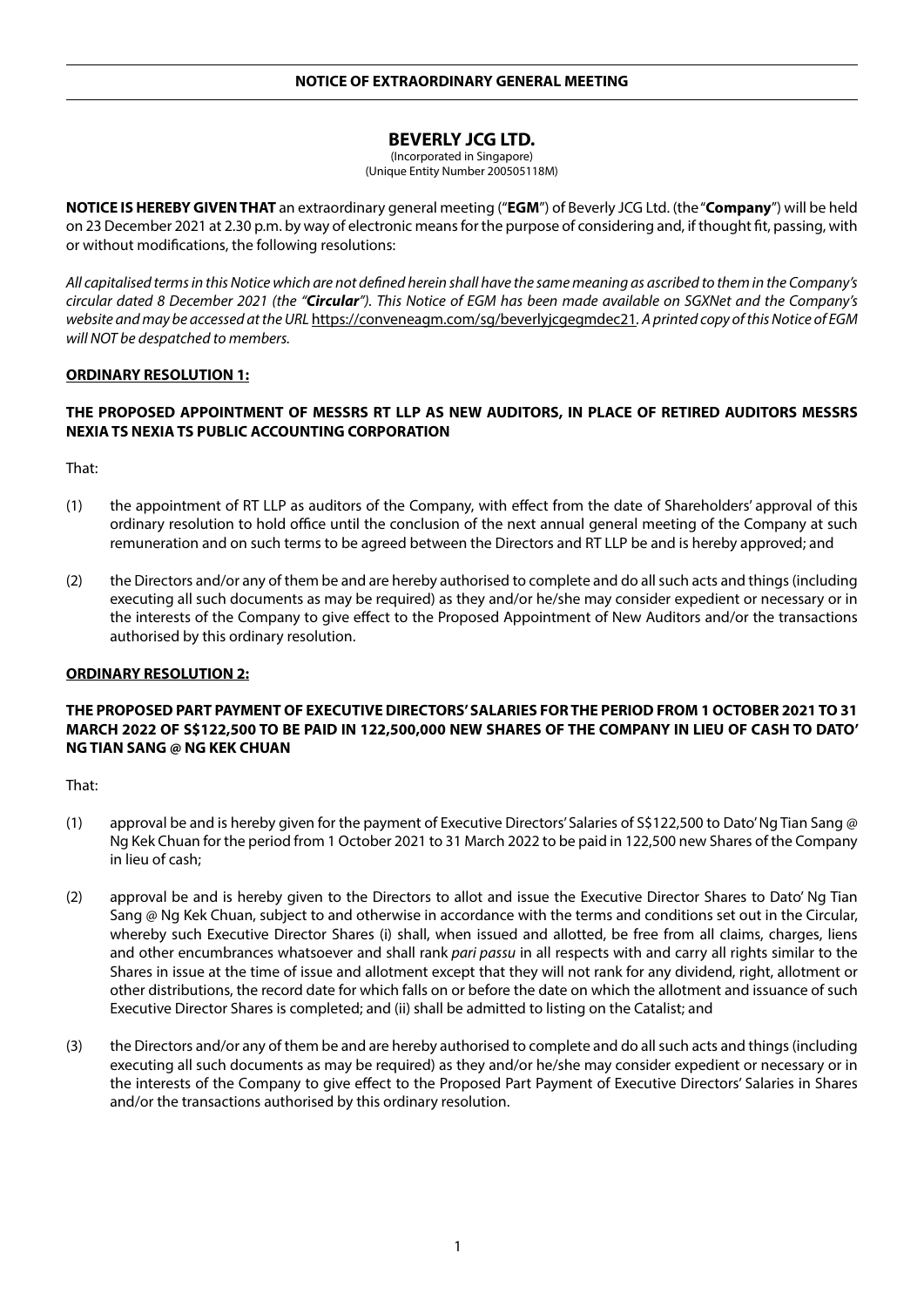## **NOTICE OF EXTRAORDINARY GENERAL MEETING**

#### **ORDINARY RESOLUTION 3:**

#### **THE PROPOSED PART PAYMENT OF EXECUTIVE DIRECTORS' SALARIES FOR THE PERIOD FROM 1 OCTOBER 2021 TO 31 MARCH 2022 OF S\$39,200 TO BE PAID IN 39,200,000 NEW SHARES OF THE COMPANY IN LIEU OF CASH TO MR. HOWARD NG HOW ER**

That:

- (1) approval be and is hereby given for the payment of Executive Directors' Salaries of S\$122,500 to Mr. Howard Ng How Er for the period from 1 October 2021 to 31 March 2022 to be paid in 39,200,000 new Shares of the Company in lieu of cash;
- (2) approval be and is hereby given to the Directors to allot and issue the Executive Director Shares to Mr. Howard Ng How Er, subject to and otherwise in accordance with the terms and conditions set out in the Circular, whereby such Executive Director Shares (i) shall, when issued and allotted, be free from all claims, charges, liens and other encumbrances whatsoever and shall rank *pari passu* in all respects with and carry all rights similar to the Shares in issue at the time of issue and allotment except that they will not rank for any dividend, right, allotment or other distributions, the record date for which falls on or before the date on which the allotment and issuance of such Executive Directors Shares is completed; and (ii) shall be admitted to listing on the Catalist; and
- (3) the Directors and/or any of them be and are hereby authorised to complete and do all such acts and things (including executing all such documents as may be required) as they and/or he/she may consider expedient or necessary or in the interests of the Company to give effect to the Proposed Part Payment of Executive Directors' Salaries in Shares and/or the transactions authorised by this ordinary resolution.

#### **ORDINARY RESOLUTION 4:**

## **THE PROPOSED PAYMENT OF DIRECTORS' FEES OF S\$72,000 FOR FY2021, TO BE PAID QUARTERLY IN ARREARS, AND OUT OF WHICH S\$29,484 IS TO BE PAID IN 29,484,000 NEW SHARES OF THE COMPANY IN LIEU OF CASH TO DR. LAM LEE G**

- (1) approval be and is hereby given for the payment of Directors' fees of S\$72,000 to Dr. Lam Lee G for FY2021, to be paid quarterly in arrears, and out of which S\$29,484 is to be paid in 29,484,000 new Shares of the Company in lieu of cash;
- (2) approval be and is hereby given to the Directors to allot and issue the FY2021 Director Shares to Dr. Lam Lee G, subject to and otherwise in accordance with the terms and conditions set out in the Circular, whereby such FY2021 Director Shares (i) shall, when issued and allotted, be free from all claims, charges, liens and other encumbrances whatsoever and shall rank *pari passu* in all respects with and carry all rights similar to the Shares in issue at the time of issue and allotment except that they will not rank for any dividend, right, allotment or other distributions, the record date for which falls on or before the date on which the allotment and issuance of such FY2021 Director Shares is completed; and (ii) shall be admitted to listing on the Catalist; and
- (3) the Directors and/or any of them be and are hereby authorised to complete and do all such acts and things (including executing all such documents as may be required) as they and/or he/she may consider expedient or necessary or in the interests of the Company to give effect to the Proposed Payment of Directors' Fees for FY2021 and/or the transactions authorised by this ordinary resolution.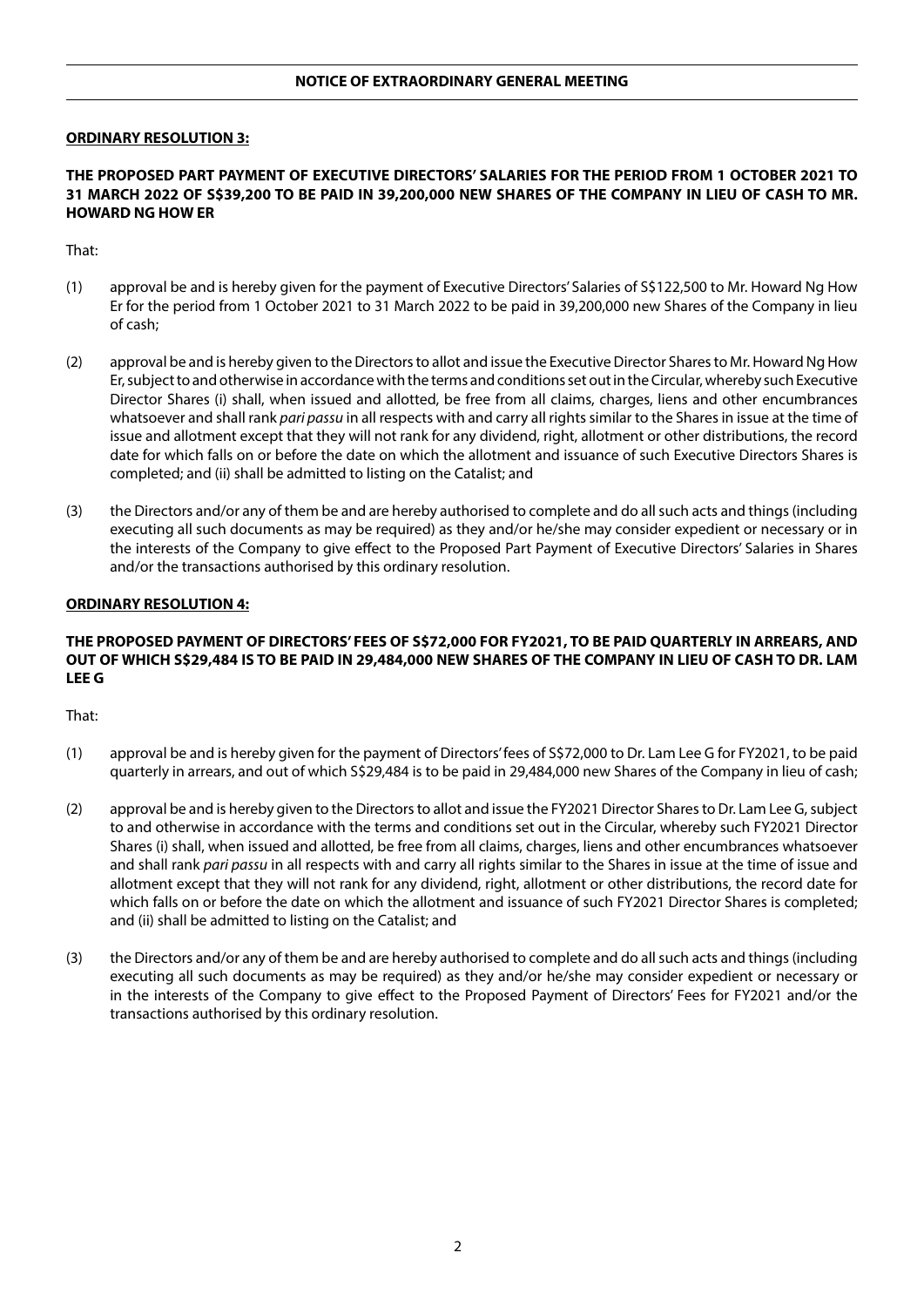## **NOTICE OF EXTRAORDINARY GENERAL MEETING**

#### **ORDINARY RESOLUTION 5:**

#### **THE PROPOSED PAYMENT OF DIRECTORS' FEES OF S\$60,000 FOR FY2021, TO BE PAID QUARTERLY IN ARREARS, AND OUT OF WHICH S\$31,500 IS TO BE PAID IN 31,500,000 NEW SHARES OF THE COMPANY IN LIEU OF CASH TO MR. YAP SIEAN SIN**

That:

- (1) approval be and is hereby given for the payment of Directors' fees of S\$60,000 to Mr. Yap Siean Sin for FY2021, to be paid quarterly in arrears, and out of which S\$31,500 is to be paid in 31,500,000 new Shares of the Company in lieu of cash;
- (2) approval be and is hereby given to the Directors to allot and issue the FY2021 Director Shares to Mr. Yap Siean Sin, subject to and otherwise in accordance with the terms and conditions set out in the Circular, whereby such FY2021 Director Shares (i) shall, when issued and allotted, be free from all claims, charges, liens and other encumbrances whatsoever and shall rank *pari passu* in all respects with and carry all rights similar to the Shares in issue at the time of issue and allotment except that they will not rank for any dividend, right, allotment or other distributions, the record date for which falls on or before the date on which the allotment and issuance of such FY2021 Director Shares is completed; and (ii) shall be admitted to listing on the Catalist; and
- (3) the Directors and/or any of them be and are hereby authorised to complete and do all such acts and things (including executing all such documents as may be required) as they and/or he/she may consider expedient or necessary or in the interests of the Company to give effect to the Proposed Payment of Directors' Fees for FY2021 and/or the transactions authorised by this ordinary resolution.

#### **ORDINARY RESOLUTION 6:**

# **THE PROPOSED PAYMENT OF DIRECTORS' FEES OF S\$32,000 FOR FY2021, TO BE PAID QUARTERLY IN ARREARS, AND OUT OF WHICH S\$17,200 IS TO BE PAID IN 17,200,000 NEW SHARES OF THE COMPANY IN LIEU OF CASH TO MR. CHEUNG WAI MAN, RAYMOND**

- (1) approval be and is hereby given for the payment of Directors' fees of S\$32,000 to Mr. Cheung Wai Man, Raymond for FY2021 (revised from S\$24,000 as approved at the last annual general meeting of the Company held on 29 June 2021), to be paid quarterly in arrears, and out of which S\$17,200 is to be paid in 17,200,000 new Shares of the Company in lieu of cash;
- (2) approval be and is hereby given to the Directors to allot and issue the FY2021 Director Shares to Mr. Cheung Wai Man, Raymond, subject to and otherwise in accordance with the terms and conditions set out in the Circular, whereby such FY2021 Director Shares (i) shall, when issued and allotted, be free from all claims, charges, liens and other encumbrances whatsoever and shall rank *pari passu* in all respects with and carry all rights similar to the Shares in issue at the time of issue and allotment except that they will not rank for any dividend, right, allotment or other distributions, the record date for which falls on or before the date on which the allotment and issuance of such FY2021 Director Shares is completed; and (ii) shall be admitted to listing on the Catalist; and
- (3) the Directors and/or any of them be and are hereby authorised to complete and do all such acts and things (including executing all such documents as may be required) as they and/or he/she may consider expedient or necessary or in the interests of the Company to give effect to the Proposed Payment of Directors' Fees for FY2021 and/or the transactions authorised by this ordinary resolution.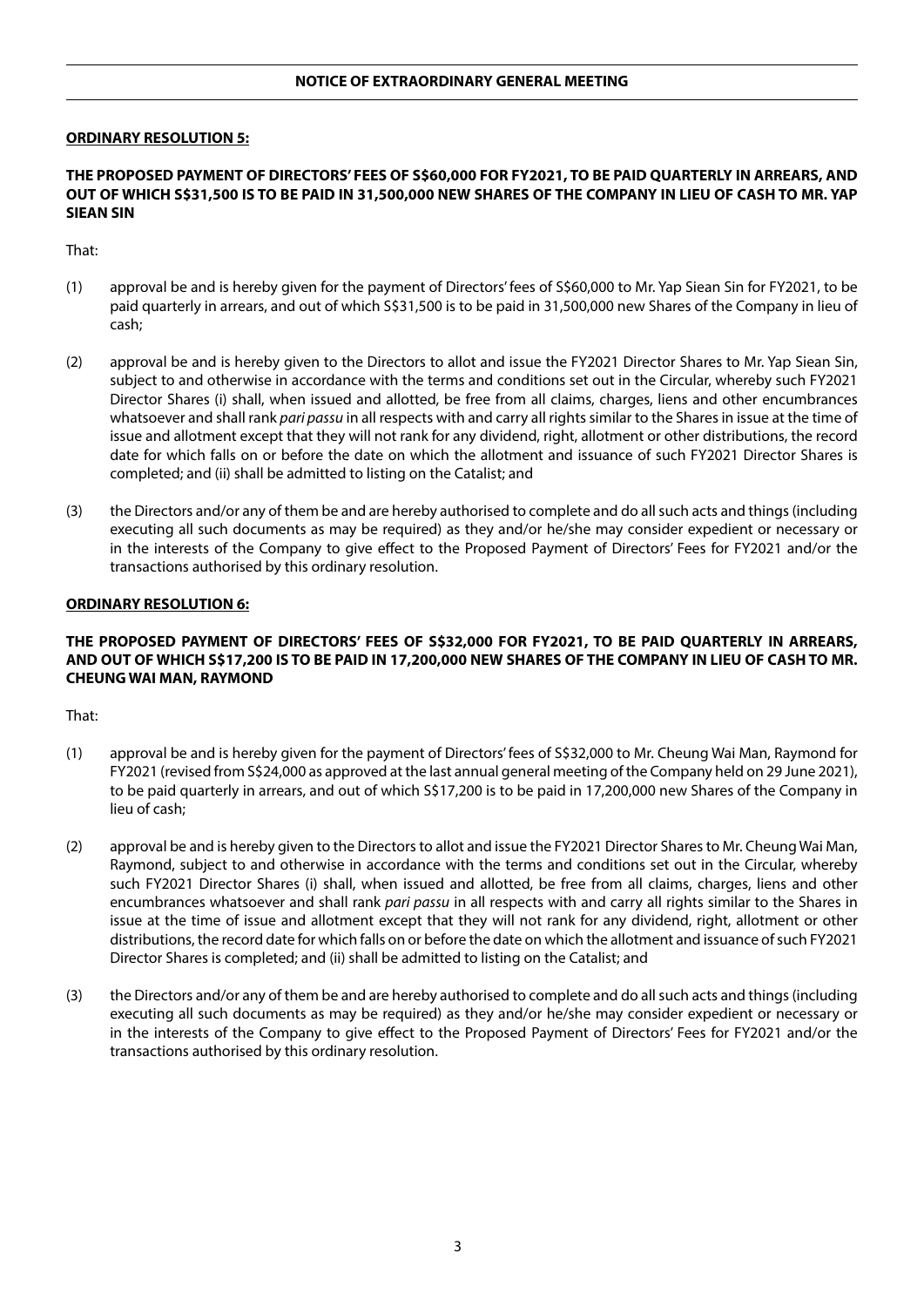#### **ORDINARY RESOLUTION 7:**

# **THE PROPOSED PARTIAL PAYMENT OF DIRECTORS' FEES AMOUNTING TO S\$26,910 FOR FY2020 TO BE PAID IN 26,910,000 NEW SHARES OF THE COMPANY IN LIEU OF CASH TO DATO' NG TIAN SANG @ NG KEK CHUAN**

That:

- (1) approval be and is hereby given for the partial payment of Directors' fees to Dato' Ng Tian Sang @ Ng Kek Chuan amounting to S\$26,910 to the Directors for FY2020 in 26,910,000 new Shares of the Company in lieu of cash;
- (2) approval be and is hereby given to the Directors to allot and issue the FY2020 Director Shares to Dato' Ng Tian Sang @ Ng Kek Chuan, subject to and otherwise in accordance with the terms and conditions set out in the Circular, whereby such FY2020 Director Shares (i) shall, when issued and allotted, be free from all claims, charges, liens and other encumbrances whatsoever and shall rank *pari passu* in all respects with and carry all rights similar to the Shares in issue at the time of issue and allotment except that they will not rank for any dividend, right, allotment or other distributions, the record date for which falls on or before the date on which the allotment and issuance of such FY2020 Director Shares is completed; and (ii) shall be admitted to listing on the Catalist; and
- (3) the Directors and/or any of them be and are hereby authorised to complete and do all such acts and things (including executing all such documents as may be required) as they and/or he/she may consider expedient or necessary or in the interests of the Company to give effect to the Proposed Payment of Directors' Fees for FY2020 and/or the transactions authorised by this ordinary resolution.

### **ORDINARY RESOLUTION 8:**

# **THE PROPOSED PARTIAL PAYMENT OF DIRECTORS' FEES AMOUNTING TO S\$24,882 FOR FY2020 TO BE PAID IN 24,882,000 NEW SHARES OF THE COMPANY IN LIEU OF CASH TO DR. LAM LEE G**

- (1) approval be and is hereby given for the partial payment of Directors' fees to Dr. Lam Lee G amounting to S\$24,882 to the Directors for FY2020 in 24,882,000 new Shares of the Company in lieu of cash;
- (2) approval be and is hereby given to the Directors to allot and issue the FY2020 Director Shares to Dr. Lam Lee G, subject to and otherwise in accordance with the terms and conditions set out in the Circular, whereby such FY2020 Director Shares (i) shall, when issued and allotted, be free from all claims, charges, liens and other encumbrances whatsoever and shall rank *pari passu* in all respects with and carry all rights similar to the Shares in issue at the time of issue and allotment except that they will not rank for any dividend, right, allotment or other distributions, the record date for which falls on or before the date on which the allotment and issuance of such FY2020 Director Shares is completed; and (ii) shall be admitted to listing on the Catalist; and
- (3) the Directors and/or any of them be and are hereby authorised to complete and do all such acts and things (including executing all such documents as may be required) as they and/or he/she may consider expedient or necessary or in the interests of the Company to give effect to the Proposed Payment of Directors' Fees for FY2020 and/or the transactions authorised by this ordinary resolution.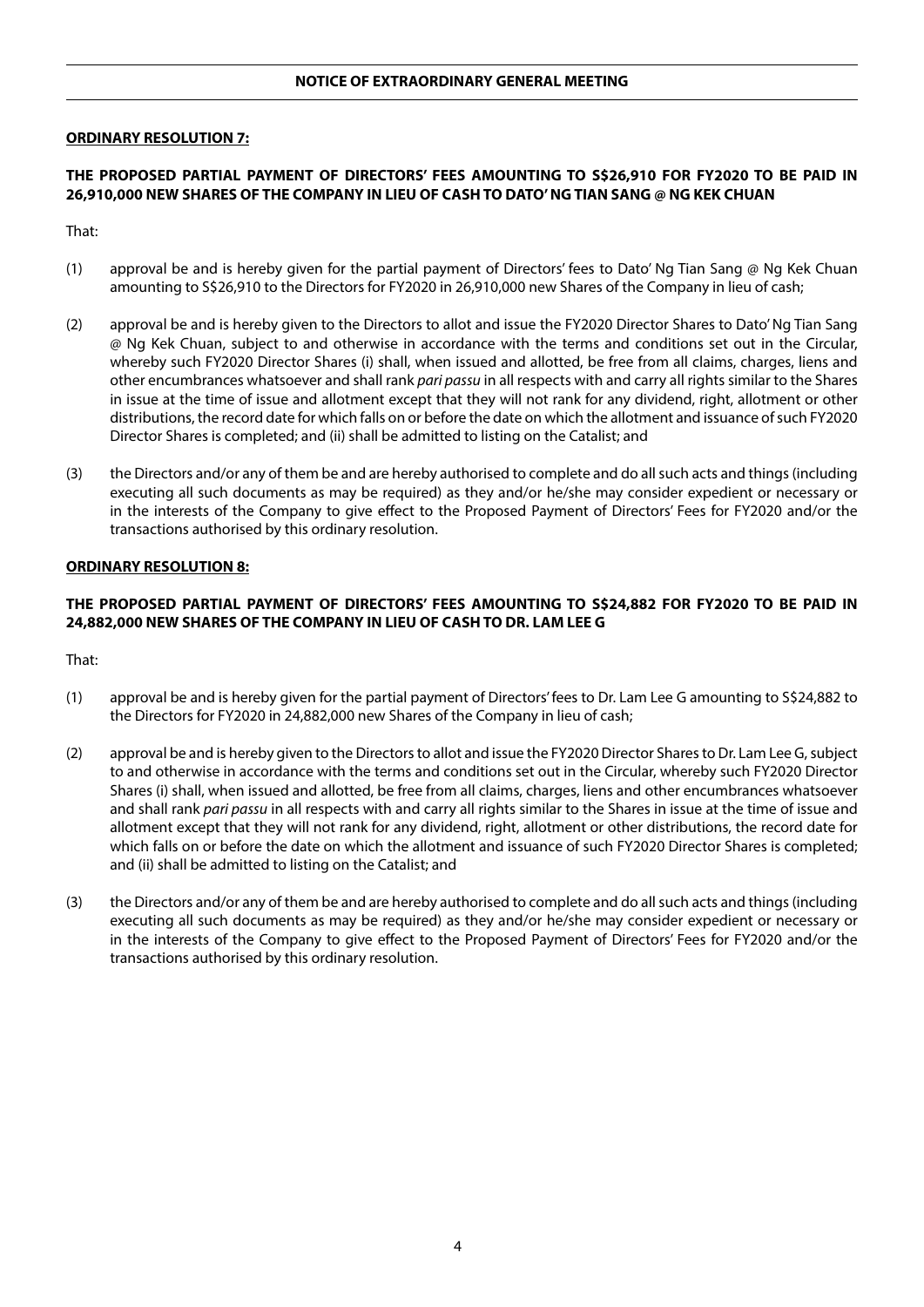#### **ORDINARY RESOLUTION 9:**

# **THE PROPOSED PARTIAL PAYMENT OF DIRECTORS' FEES AMOUNTING TO S\$28,500 FOR FY2020 TO BE PAID IN 28,500,000 NEW SHARES OF THE COMPANY IN LIEU OF CASH TO MR. YAP SIEAN SIN**

That:

- (1) approval be and is hereby given for the partial payment of Directors' fees to Mr. Yap Siean Sin amounting to S\$28,500 to the Directors for FY2020 in 28,500,000 new Shares of the Company in lieu of cash;
- (2) approval be and is hereby given to the Directors to allot and issue the FY2020 Director Shares to Mr. Yap Siean Sin, subject to and otherwise in accordance with the terms and conditions set out in the Circular, whereby such FY2020 Director Shares (i) shall, when issued and allotted, be free from all claims, charges, liens and other encumbrances whatsoever and shall rank *pari passu* in all respects with and carry all rights similar to the Shares in issue at the time of issue and allotment except that they will not rank for any dividend, right, allotment or other distributions, the record date for which falls on or before the date on which the allotment and issuance of such FY2020 Director Shares is completed; and (ii) shall be admitted to listing on the Catalist; and
- (3) the Directors and/or any of them be and are hereby authorised to complete and do all such acts and things (including executing all such documents as may be required) as they and/or he/she may consider expedient or necessary or in the interests of the Company to give effect to the Proposed Payment of Directors' Fees for FY2020 and/or the transactions authorised by this ordinary resolution.

### **ORDINARY RESOLUTION 10:**

# **THE PROPOSED PARTIAL PAYMENT OF DIRECTORS' FEES AMOUNTING TO S\$11,400 FOR FY2020 TO BE PAID IN 11,400,000 NEW SHARES OF THE COMPANY IN LIEU OF CASH TO MR. CHEUNG WAI MAN, RAYMOND**

That:

- (1) approval be and is hereby given for the partial payment of Directors' fees to Mr. Cheung Wai Man, Raymond amounting to S\$11,400 to the Directors for FY2020 in 11,400,000 new Shares of the Company in lieu of cash;
- (2) approval be and is hereby given to the Directors to allot and issue the FY2020 Director Shares to Mr. Cheung Wai Man, Raymond, subject to and otherwise in accordance with the terms and conditions set out in the Circular, whereby such FY2020 Director Shares (i) shall, when issued and allotted, be free from all claims, charges, liens and other encumbrances whatsoever and shall rank *pari passu* in all respects with and carry all rights similar to the Shares in issue at the time of issue and allotment except that they will not rank for any dividend, right, allotment or other distributions, the record date for which falls on or before the date on which the allotment and issuance of such FY2020 Director Shares is completed; and (ii) shall be admitted to listing on the Catalist; and
- (3) the Directors and/or any of them be and are hereby authorised to complete and do all such acts and things (including executing all such documents as may be required) as they and/or he/she may consider expedient or necessary or in the interests of the Company to give effect to the Proposed Payment of Directors' Fees for FY2020 and/or the transactions authorised by this ordinary resolution.

#### **BY ORDER OF THE BOARD**

8 December 2021 Dato' Ng Tian Sang @ Ng Kek Chuan Executive Chairman and Chief Executive Officer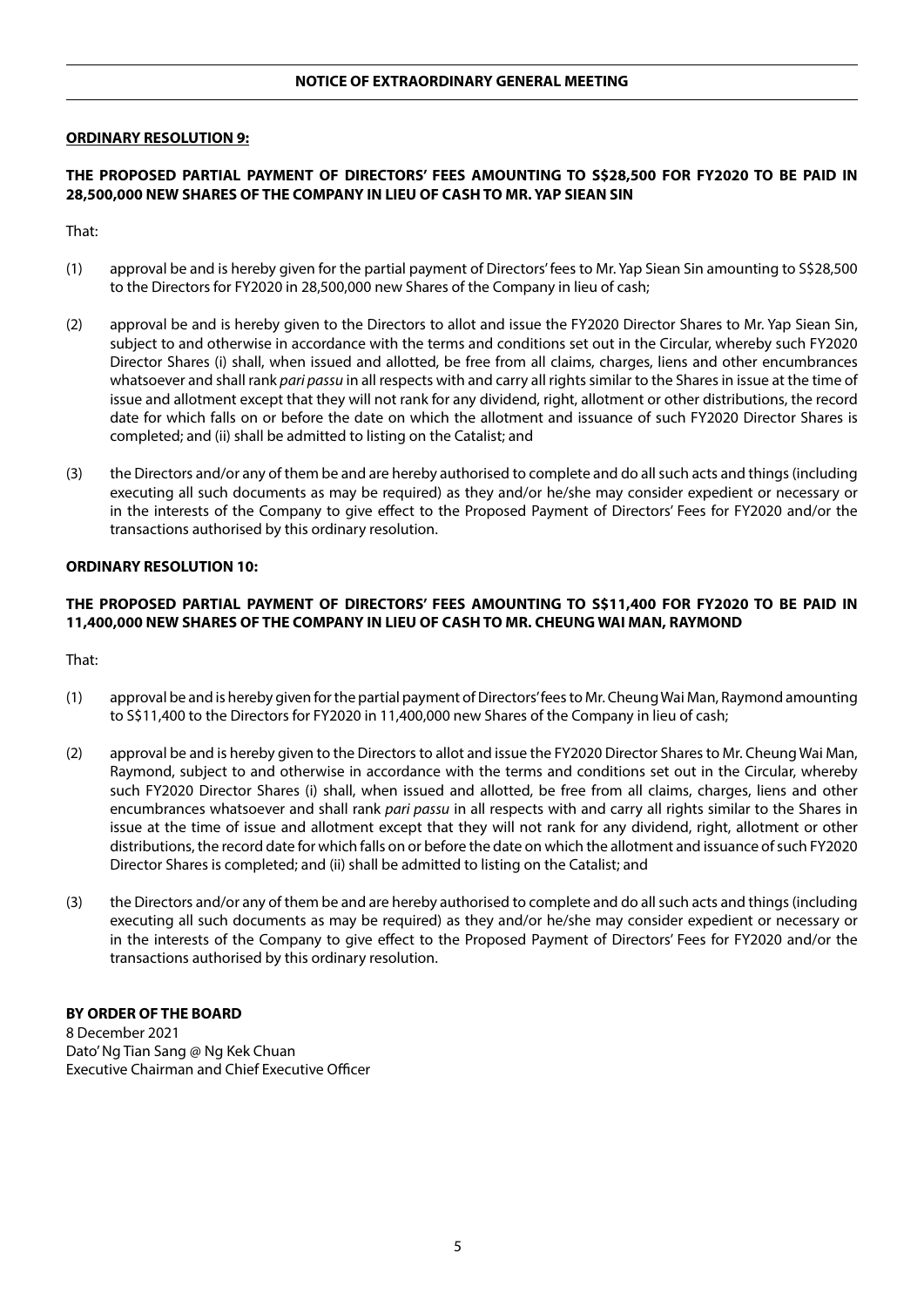# **Notes:**

(1) Alternative arrangements relating to, among others, attendance, submission of questions in advance and/or voting by proxy at the EGM are set out in the Company's announcement dated 8 December 2021 entitled "Important Notice to Shareholders Regarding the Company's Extraordinary General Meeting on 23 December 2021" which has been uploaded together with this Notice of EGM on SGXNet on the same day. This announcement may also be accessed at the URL https://conveneagm.com/sg/beverlyjcgegmdec21.

In particular, the EGM will be held by way of electronic means and a member will be able to watch the proceedings of the EGM through a "live" webcast or listen to these proceedings through a "live" audio feed via his/her/its mobile phones, tablets or computers. In order to do so, a member who wishes to watch the "live" webcast or listen to the "live" audio feed must pre-register at the URL https://conveneagm.com/sg/beverlyjcgegmdec21 for verification purposes. The website will open for pre-registration from 8 December 2021 and will close at 2.30 p.m. on 20 December 2021. Following authentication of his/her/its status as members, authenticated members will be able to use their log in details created during the registration process to access the webcast and audio feed of the proceedings of the EGM at the URL https://conveneagm.com/sg/beverlyjcgegmdec21. Non-validated members will receive an email informing them of the invalid status by 22 December 2021. Members are reminded that the EGM proceedings are private. As such, members should not share their login details to access the "live" webcast or "live" audio feed of the EGM proceedings to anyone else. Recording of the "live" webcast of the EGM proceedings in whatever form is also strictly prohibited. Members may contact us (a) via post at 600 North Bridge Road #06-02 Parkview Square Singapore 188778; (b) via email at ir@jcg-investment.com; or (c) via phone at (65) 6708 7630, if they have any questions relating to the EGM procedures.

Members may also submit questions related to the resolutions to be tabled for approval at the EGM. To do so, all questions must be submitted by 2.30 p.m. on 20 December 2021:

- (a) via the pre-registration website at the URL https://conveneagm.com/sg/beverlyjcgegmdec21;
- (b) in hard copy by sending by post and lodging the same at the office of our Share Registrar, Boardroom Corporate & Advisory Services Pte. Ltd., at 50 Raffles Place, #32-01, Singapore Land Tower, Singapore 048623; or
- (c) by email to  $\text{ir@jcg-investment.com}$ .

Members will need to identify themselves when posing questions by email or by mail by providing the following details:

- (a) the member's full name as it appears on his/her/its CDP/CPF/SRS share records;
- (b) the member's NRIC/Passport/UEN number;
- (c) the member's contact number and email address; and
- (d) the manner in which the member holds his/her/its Shares in the Company (e.g. via CDP, CPF or SRS).

The Company will not be able to answer questions from persons who provide insufficient details to enable the Company to verify his/her/its shareholder status.

The Company will endeavour to provide its responses to substantial queries and relevant comments from Shareholders relating to the agenda of the EGM prior to, or during, the EGM via publication on SGXNET and the Company's corporate website at the URL https://www.beverlyjcg.com/ or by the Chairman at the EGM. The Company will also address any subsequent clarifications sought, or follow-up questions, prior to, or during, the EGM in respect of substantial and relevant matters. Where there are substantially similar questions the Company will consolidate such questions; consequently, not all questions may be individually addressed.

Although the deadline for submitting questions is 2.30 p.m. on 20 December 2021, shareholders are, however, encouraged to submit their questions in accordance with the paragraphs above earlier than 2.30 p.m. on 20 December 2021 so that they may have the benefit of the answers to their questions (where substantial and relevant to the agenda of the AGM) prior to submitting their proxy forms.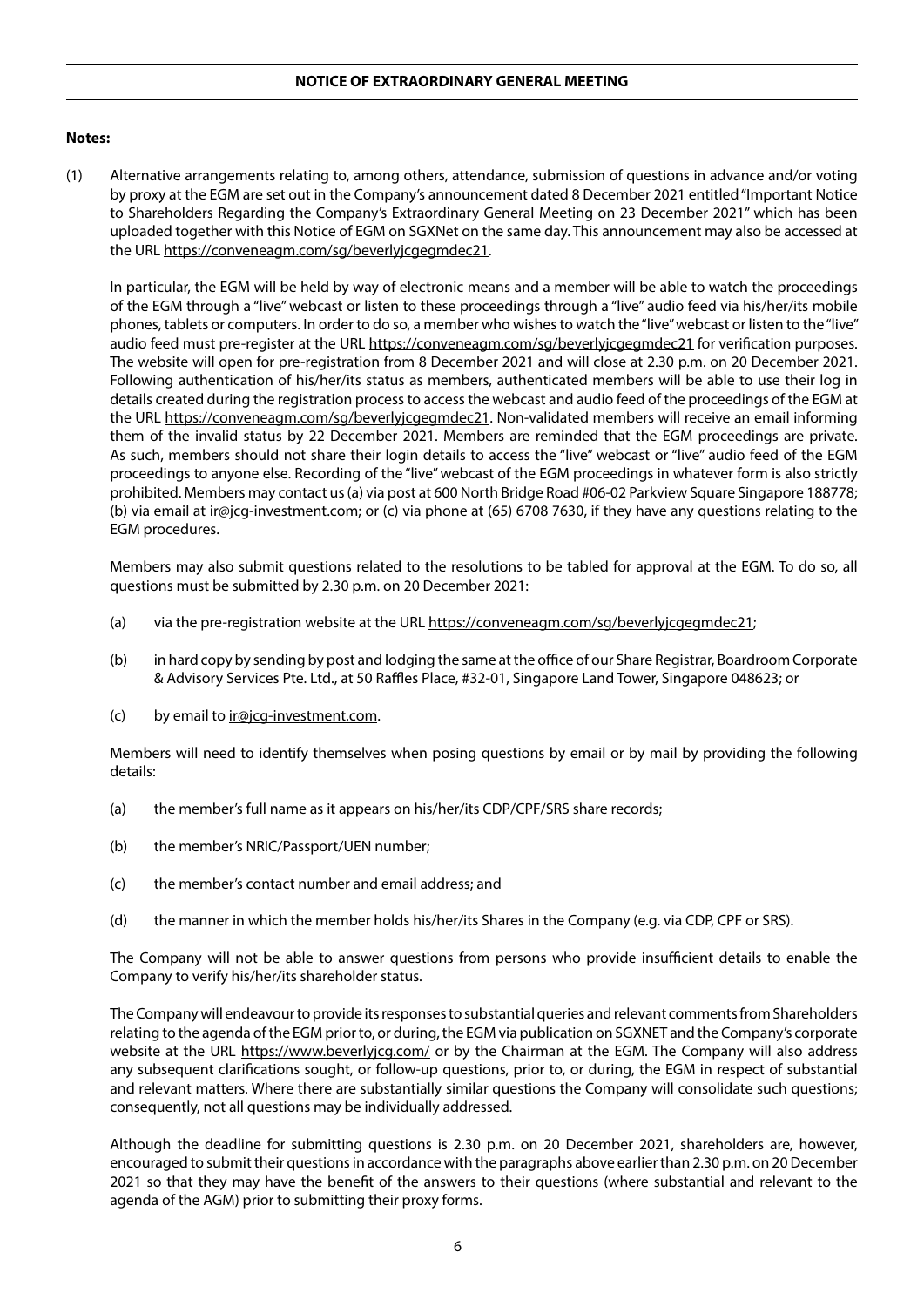Please note that members will not be able to ask questions at the EGM "live" during the webcast and the audio feed, and therefore it is important for members to submit their questions in advance of the EGM.

- (2) **A member will not be able to attend the EGM in person. If a member (whether individual or corporate) wishes to exercise his/her/its voting rights at the EGM, he/she/it must appoint the Chairman of the EGM as his/her/its proxy to attend, speak and vote on his/her/its behalf at the EGM.** In appointing the Chairman of the EGM as proxy, a member (whether individual or corporate) must give specific instructions as to voting, or abstentions from voting, in the form of proxy, failing which the appointment will be treated as invalid. The accompanying proxy form for the EGM may be accessed at the URL https://conveneagm.com/sg/beverlyjcgegmdec21.
- (3) The Chairman of the EGM, as proxy, need not be a member of the Company. The instrument appointing the Chairman of the EGM as proxy, together with the power of attorney or other authority under which it is signed (if applicable) or a notarially certified copy thereof, must:
	- (a) if sent by post, be deposited at the office of our Share Registrar, Boardroom Corporate & Advisory Services Pte. Ltd., at 50 Raffles Place, #32-01, Singapore Land Tower, Singapore 048623; or
	- (b) if submitted by email, be received by the Company at  $\text{ir}$ @jcg-investment.com,

in either case, not less than 48 hours before the time for holding the EGM, and in default the instrument of proxy shall not be treated as valid.

A member who wishes to submit an instrument of proxy must first download, complete and sign the proxy form, before submitting it by post to the address provided above, or before scanning and sending it by email to the email address provided above.

### **In view of the current COVID-19 situation and the related safe distancing measures which may make it difficult for members to submit completed proxy forms by post, members are strongly encouraged to submit completed proxy forms electronically via email.**

- (4) The instrument appointing the Chairman of the EGM as proxy must be signed under the hand of the appointor or of his/her attorney duly authorised in writing. Where the instrument appointing a proxy or proxies is executed by a corporation, it must be executed either under its seal or under the hand of an officer or attorney duly authorised.
- (5) The Company shall be entitled to reject a proxy form which is incomplete, improperly completed, illegible or where the true intentions of the appointor are not ascertainable from the instructions of the appointor specified on the proxy form. In addition, in the case of shares entered in the Depository Register, the Company may reject a proxy form if the member, being the appointor, is not shown to have shares entered against his/her/its name in the Depository Register as at 72 hours before the time appointed for holding the EGM, as certified by The Central Depository (Pte) Limited to the Company.
- (6) Persons who hold shares through relevant intermediaries (as defined in Section 181 of the Companies Act, Chapter 50 of Singapore), including CPF and SRS investors, and who wish to participate in the EGM ("**Relevant Intermediary Participants**") by (a) observing and/or listening to the EGM proceedings via the "live" webcast or the "live" audio feed in the manner provided in Note 1) above; (b) submitting questions in advance of the EGM in the manner provided in Note 1) above; and/or (c) appointing the Chairman of the EGM as proxy to attend, speak and vote on their behalf at the EGM, should contact the relevant intermediary (which would include, in the case of CPF and SRS investors, their respective CPF Agent Banks and SRS Operators) through which they hold such shares as soon as possible in order to facilitate the necessary arrangements for them to participate in the EGM. CPF or SRS investors who wish to appoint the Chairman of the EGM as proxy should approach their respective CPF Agent Banks or SRS Operators to submit their votes by 2.30 p.m. on 13 December 2021.
- (7) The Circular, notice of EGM and proxy form may be accessed at the Company's website at the URL https://www.beverlyjcg.com/, and have also been made available on SGXNet.